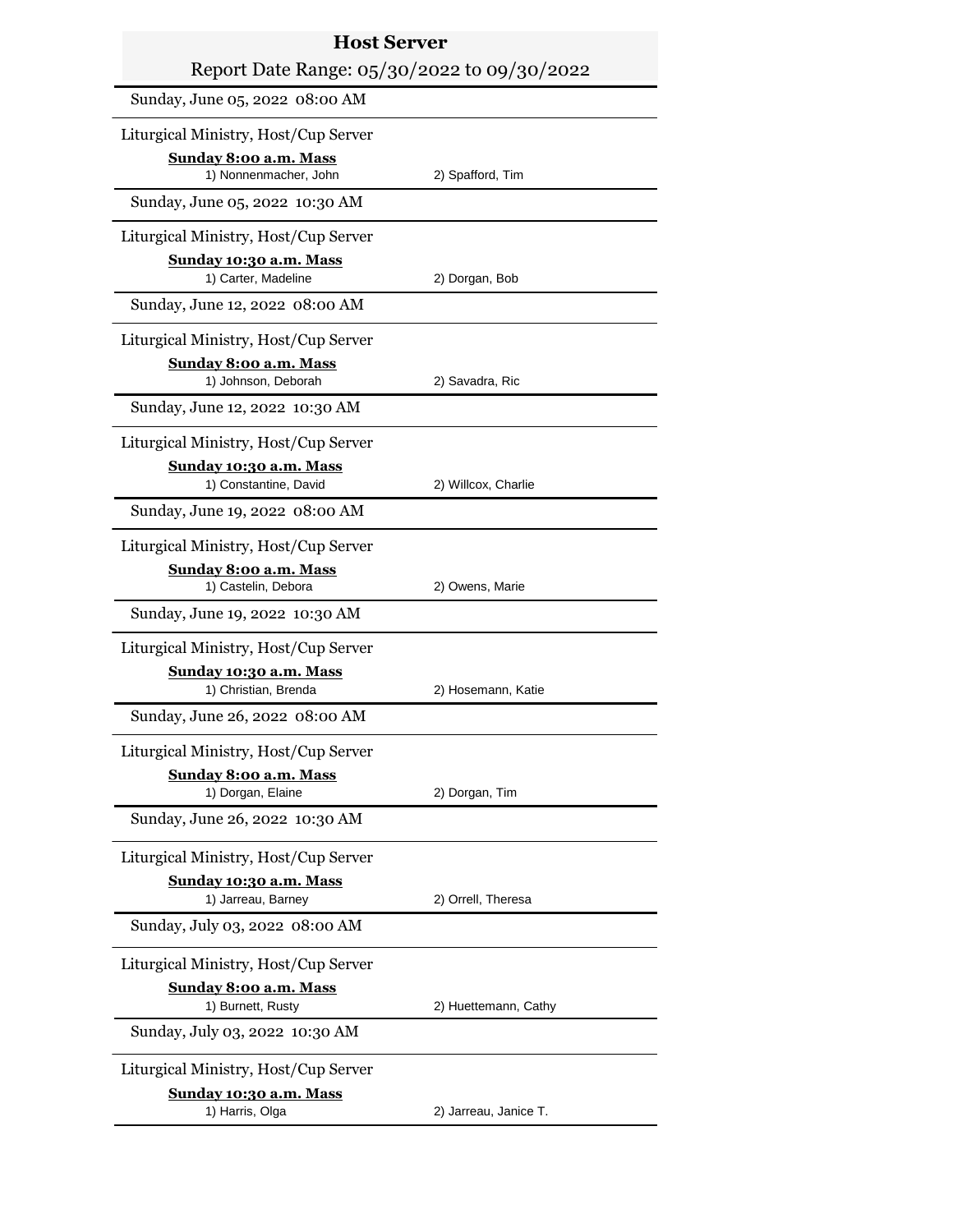| Sunday, July 10, 2022 08:00 AM                         |                         |
|--------------------------------------------------------|-------------------------|
| Liturgical Ministry, Host/Cup Server                   |                         |
| Sunday 8:00 a.m. Mass                                  |                         |
| 1) Duffy, Allen                                        | 2) Zakrzewski, Cindy    |
| Sunday, July 10, 2022 10:30 AM                         |                         |
| Liturgical Ministry, Host/Cup Server                   |                         |
| <u>Sunday 10:30 a.m. Mass</u><br>1) Jarreau, Barney B. | 2) Manry, Michele       |
| Sunday, July 17, 2022 08:00 AM                         |                         |
| Liturgical Ministry, Host/Cup Server                   |                         |
| <u>Sunday 8:00 a.m. Mass</u><br>1) Klusman, Keith      | 2) Mayhall, Chris       |
| Sunday, July 17, 2022 10:30 AM                         |                         |
| Liturgical Ministry, Host/Cup Server                   |                         |
| <u>Sunday 10:30 a.m. Mass</u><br>1) Christian, Brenda  | 2) Orrell, Theresa      |
| Sunday, July 24, 2022 08:00 AM                         |                         |
| Liturgical Ministry, Host/Cup Server                   |                         |
| Sunday 8:00 a.m. Mass                                  |                         |
| 1) Nonnenmacher, John                                  | 2) Spafford, Tim        |
| Sunday, July 24, 2022 10:30 AM                         |                         |
| Liturgical Ministry, Host/Cup Server                   |                         |
| Sunday 10:30 a.m. Mass<br>1) Hoffman, Tony             | 2) Hoffman, Jennifer A. |
| Sunday, July 31, 2022 08:00 AM                         |                         |
| Liturgical Ministry, Host/Cup Server                   |                         |
| Sunday 8:00 a.m. Mass<br>1) Cooper, Cathy              | 2) Rehm, Kay            |
| Sunday, July 31, 2022 10:30 AM                         |                         |
| Liturgical Ministry, Host/Cup Server                   |                         |
| Sunday 10:30 a.m. Mass                                 |                         |
| 1) Carter, Madeline                                    | 2) Willcox, Martha C.   |
| Sunday, August 07, 2022 08:00 AM                       |                         |
| Liturgical Ministry, Host/Cup Server                   |                         |
| <u>Sunday 8:00 a.m. Mass</u><br>1) Piccini, Shari B.   | 2) Huetteman, Cathy     |
| Sunday, August 07, 2022 10:30 AM                       |                         |
| Liturgical Ministry, Host/Cup Server                   |                         |
| <u>Sunday 10:30 a.m. Mass</u><br>1) Constantine, David | 2) Dorgan, Bob          |
| Sunday, August 14, 2022 08:00 AM                       |                         |
| Liturgical Ministry, Host/Cup Server                   |                         |
| Sunday 8:00 a.m. Mass                                  |                         |

1) Johnson, Deborah 2) Savadra, Ric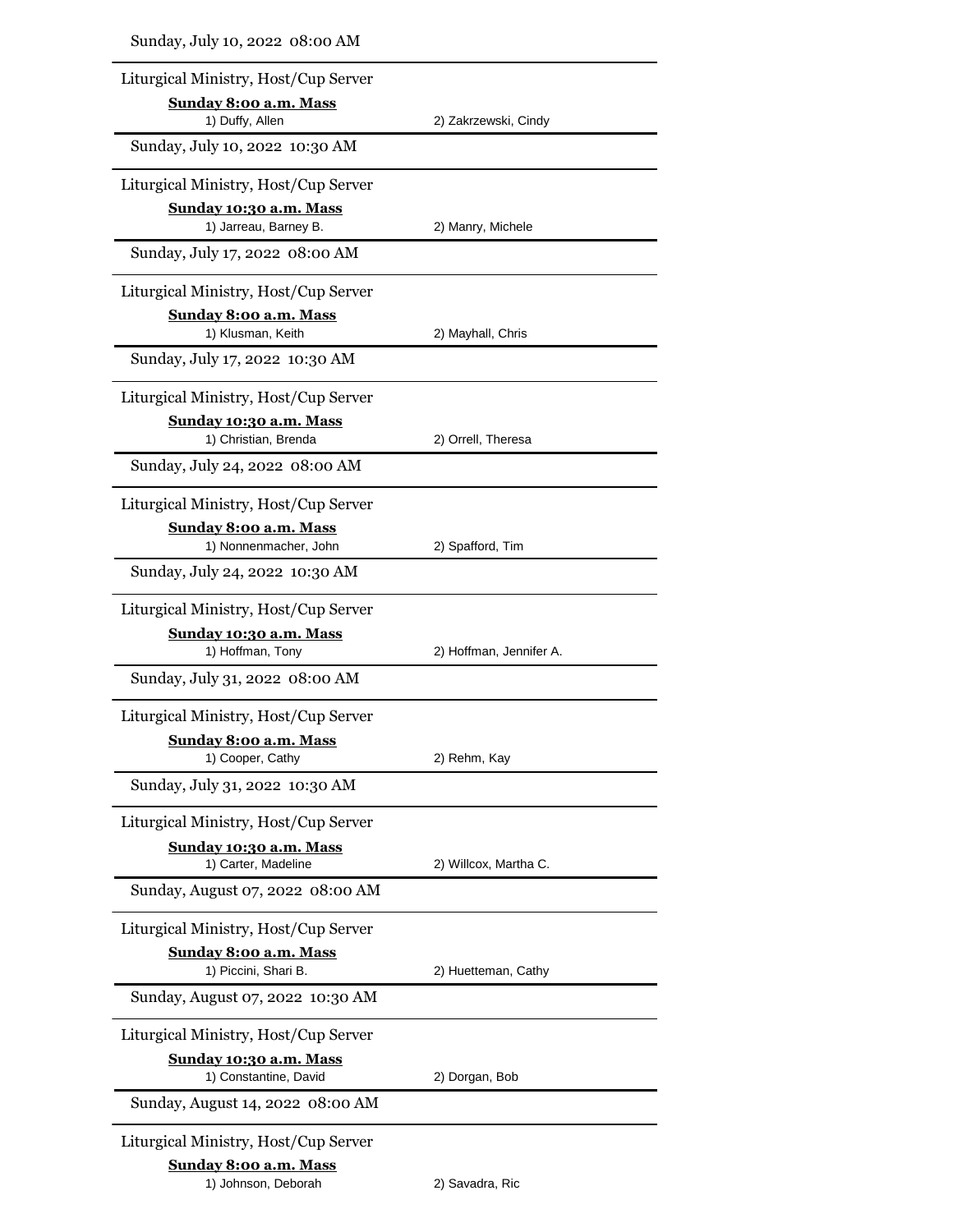| Sunday, August 14, 2022 10:30 AM                          |                       |
|-----------------------------------------------------------|-----------------------|
| Liturgical Ministry, Host/Cup Server                      |                       |
| Sunday 10:30 a.m. Mass<br>1) Davis, Renee                 | 2) Willcox, Charlie   |
| Sunday, August 21, 2022 08:00 AM                          |                       |
| Liturgical Ministry, Host/Cup Server                      |                       |
| <b>Sunday 8:00 a.m. Mass</b><br>1) Nonnenmacher, John     | 2) Piccini, Shari B.  |
| Sunday, August 21, 2022 10:30 AM                          |                       |
| Liturgical Ministry, Host/Cup Server                      |                       |
| Sunday 10:30 a.m. Mass<br>1) Constantine, David           | 2) Davis, Renee       |
| Sunday, August 28, 2022 08:00 AM                          |                       |
| Liturgical Ministry, Host/Cup Server                      |                       |
| <b>Sunday 8:00 a.m. Mass</b><br>1) Dorgan, Elaine         | 2) Dorgan, Tim        |
| Sunday, August 28, 2022 10:30 AM                          |                       |
| Liturgical Ministry, Host/Cup Server                      |                       |
| Sunday 10:30 a.m. Mass                                    |                       |
| 1) Hosemann, Katie<br>Sunday, September 04, 2022 08:00 AM | 2) Jarreau, Barney    |
| Liturgical Ministry, Host/Cup Server                      |                       |
| <u>Sunday 8:00 a.m. Mass</u>                              |                       |
| 1) Castelin, Debora                                       | 2) Stokes, Jenny      |
| Sunday, September 04, 2022 10:30 AM                       |                       |
| Liturgical Ministry, Host/Cup Server                      |                       |
| Sunday 10:30 a.m. Mass<br>1) Harris, Olga                 | 2) Jarreau, Janice T. |
| Sunday, September 11, 2022 08:00 AM                       |                       |
| Liturgical Ministry, Host/Cup Server                      |                       |
| Sunday 8:00 a.m. Mass<br>1) Walker, Jerry                 | 2) Spafford, Tim      |
| Sunday, September 11, 2022 10:30 AM                       |                       |
| Liturgical Ministry, Host/Cup Server                      |                       |
| <u>Sunday 10:30 a.m. Mass</u><br>1) Orrell, Theresa       | 2) Christian, Brenda  |
| Sunday, September 18, 2022 08:00 AM                       |                       |
| Liturgical Ministry, Host/Cup Server                      |                       |
| <b>Sunday 8:00 a.m. Mass</b><br>1) Burnett, Rusty         | 2) Owens, Marie V.    |